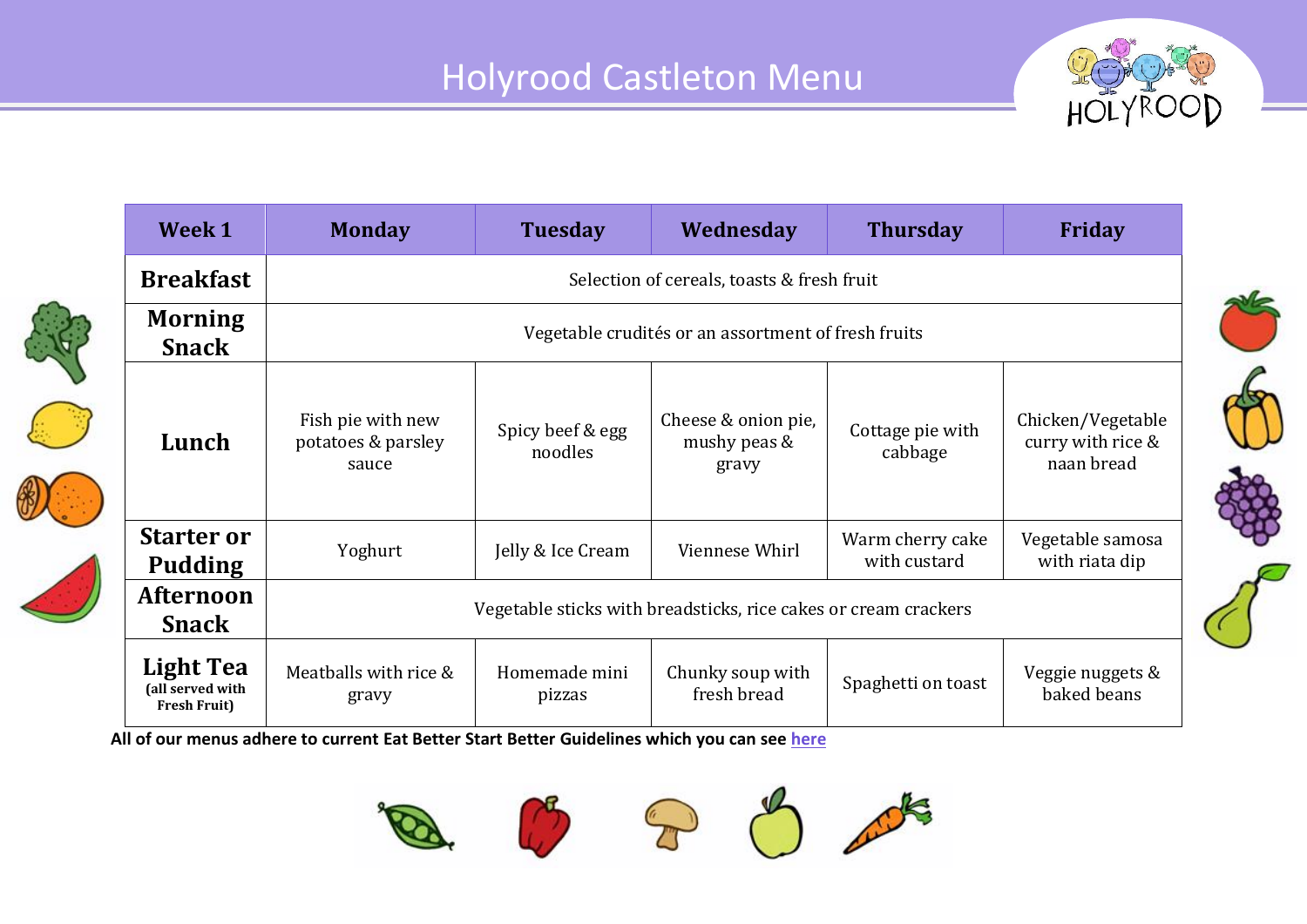

| Week 2                                                      | <b>Monday</b>                                       | <b>Tuesday</b>                               | Wednesday                  | <b>Thursday</b>                                        | Friday                                            |  |  |  |
|-------------------------------------------------------------|-----------------------------------------------------|----------------------------------------------|----------------------------|--------------------------------------------------------|---------------------------------------------------|--|--|--|
| <b>Breakfast</b>                                            | Selection of cereals, toasts & fresh fruit          |                                              |                            |                                                        |                                                   |  |  |  |
| <b>Morning</b><br><b>Snack</b>                              | Vegetable crudités or an assortment of fresh fruits |                                              |                            |                                                        |                                                   |  |  |  |
| Lunch                                                       | Pasta Arrabiatta                                    | Meat & potato pie<br>with carrots &<br>swede | Chicken ala king &<br>rice | Fish, peas, creamy<br>mashed potato &<br>parsley sauce | Chicken curry with<br>rice & naan bread           |  |  |  |
| <b>Starter or</b><br><b>Pudding</b>                         | Bananas & custard                                   | Sliced melon &<br>cream                      | Garlic bread               | Vanilla sponge cake                                    | Samosa & riata dip                                |  |  |  |
| <b>Afternoon</b><br><b>Snack</b>                            | Vegetable sticks, breadsticks, rice cakes           |                                              |                            |                                                        |                                                   |  |  |  |
| <b>Light Tea</b><br>(all served with<br><b>Fresh Fruit)</b> | Toasted bagels with<br>cream cheese                 | Beans on toast                               | Selection of<br>sandwiches | Soup with bread &<br>butter                            | Crackers with a<br>selection of dips &<br>spreads |  |  |  |

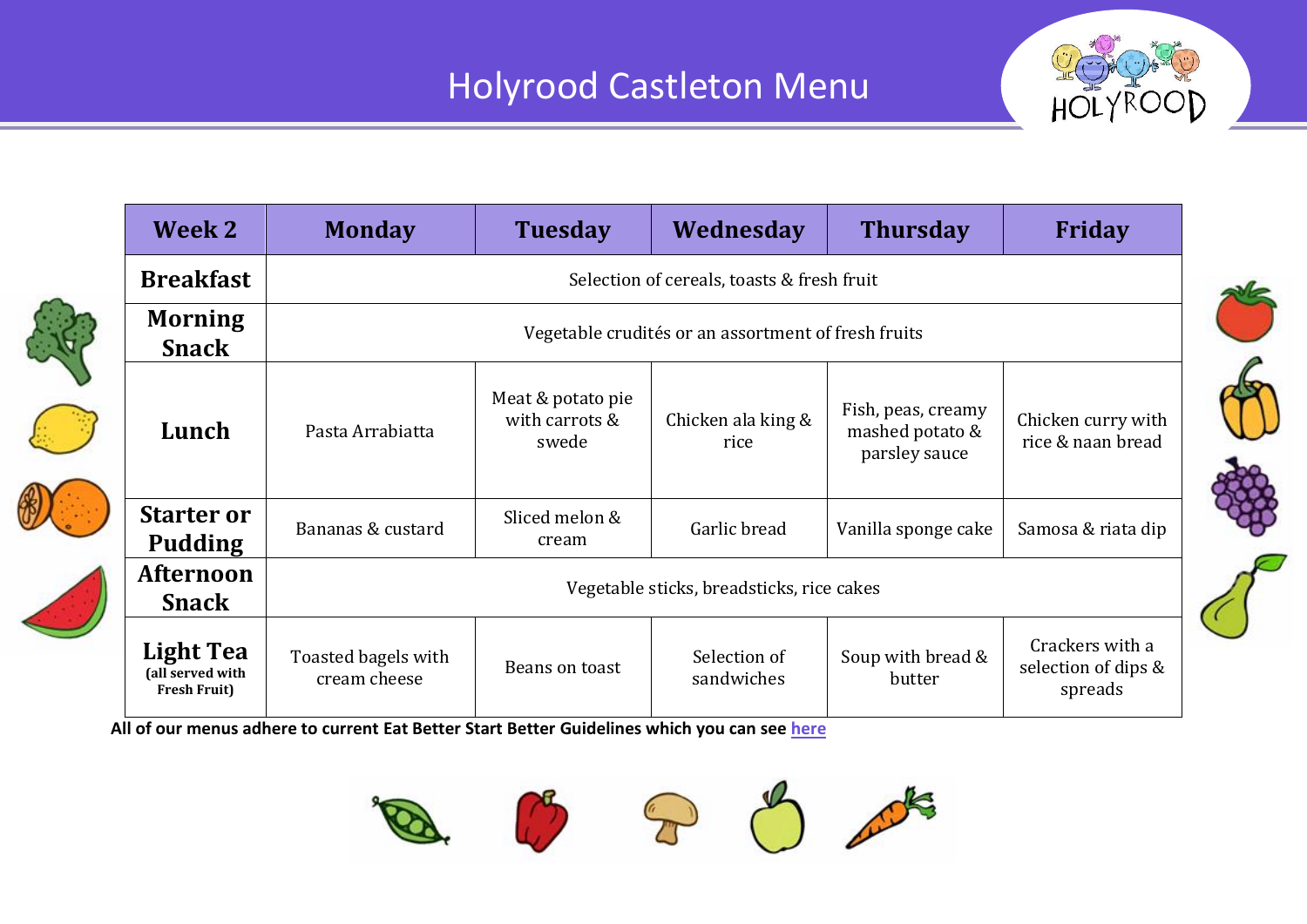

|  | Week 3                                                      | <b>Monday</b>                                          | <b>Tuesday</b>                                       | Wednesday                          | <b>Thursday</b>                 | <b>Friday</b>                       |  |  |
|--|-------------------------------------------------------------|--------------------------------------------------------|------------------------------------------------------|------------------------------------|---------------------------------|-------------------------------------|--|--|
|  | <b>Breakfast</b>                                            | Selection of cereals, toasts & fresh fruit             |                                                      |                                    |                                 |                                     |  |  |
|  | <b>Morning</b><br><b>Snack</b>                              | Vegetable crudités or an assortment of fresh fruits    |                                                      |                                    |                                 |                                     |  |  |
|  | Lunch                                                       | Jacket potato with a<br>variety of fillings &<br>salad | Roast dinner with<br>potatoes,<br>vegetables & gravy | Spaghetti Bolognese                | Chicken casserole               | Fishcakes, mashed<br>potato & beans |  |  |
|  | <b>Starter or</b><br><b>Pudding</b>                         | Fruit cocktail & cream                                 | Fruit yoghurts                                       | Garlic bread                       | Shortbread                      | <b>Rice Pudding</b>                 |  |  |
|  | <b>Afternoon</b><br><b>Snack</b>                            | Vegetable sticks, breadsticks, rice cakes              |                                                      |                                    |                                 |                                     |  |  |
|  | <b>Light Tea</b><br>(all served with<br><b>Fresh Fruit)</b> | Homemade pizza                                         | Spaghetti on toast                                   | Homemade soup<br>with crusty bread | Veggie nuggets &<br>baked beans | Meatballs with rice<br>& gravy      |  |  |